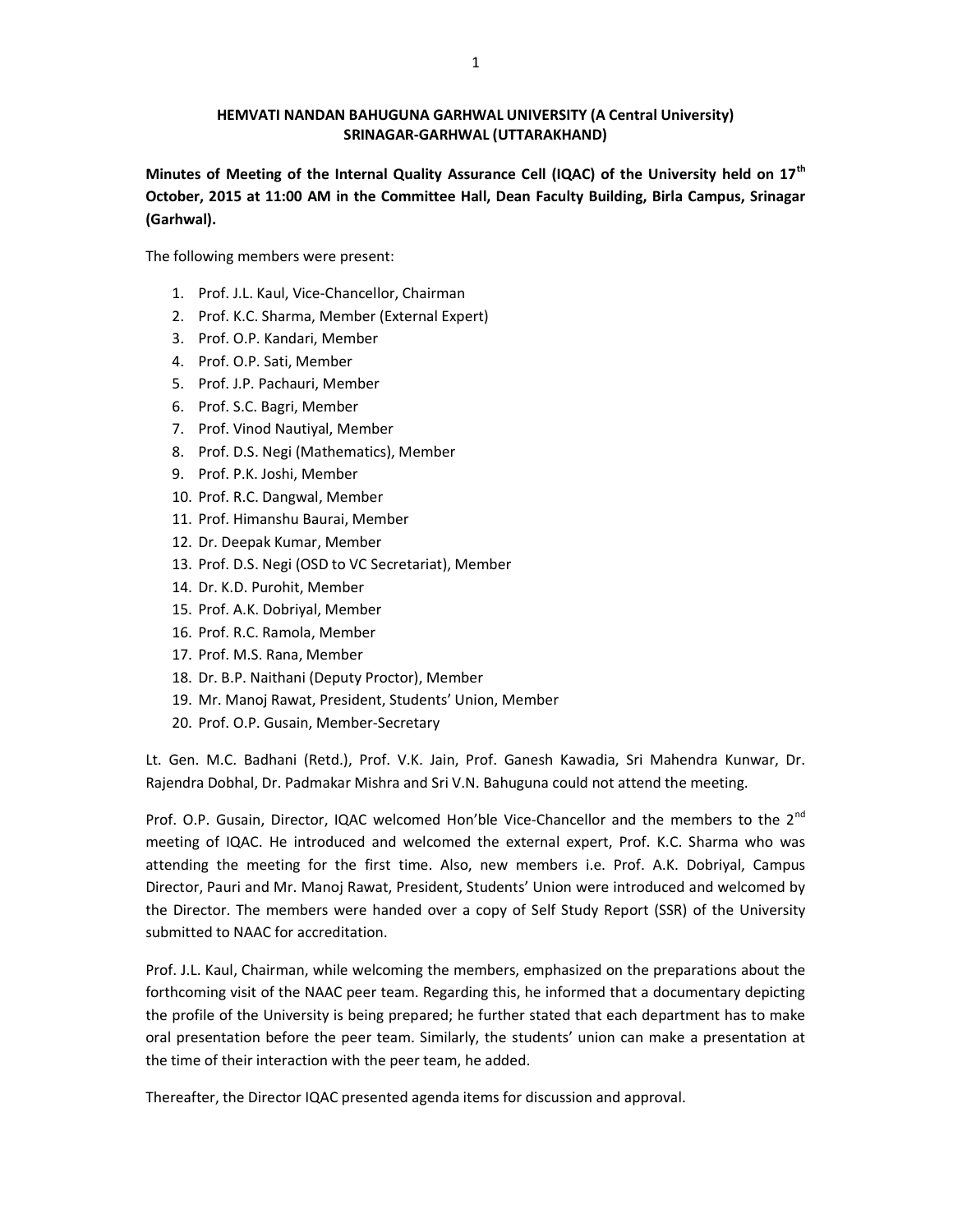### Agenda

#### SECTION-1

1.1 (a): To confirm the minutes of the meeting of the IQAC held on  $21<sup>st</sup>$  May, 2015.

The minutes were confirmed.

1.1 (b): To consider the Action Taken Report on the recommendations of the meeting of the IQAC held on  $21<sup>st</sup>$  May, 2015.

This was noted.

#### SECTION-2

### (Quality Assurance)

2.01: To consider the Annual Quality Assurance Report (AQAR) 2014-15 for approval and submission to NAAC.

The AQAR for year 2014-15 prepared on the basis of the information and data collected from the teaching departments and different sections of the University was placed for consideration.

The same was approved.

It was also resolved that AQAR of the assessment period i.e. 2010-11, 2011-12, 2012-13 and 2013-14 must be prepared and submitted to NAAC to fulfil the mandatory requirement.

2.02: To consider the Analysis of the Student's Feedback on Teachers.

Student's Feedback on Teachers was obtained from the PG and Professional programme students before the end semester (even) examinations in 2014. The teacher was assessed on ten attributes. The analyses of the students' feedback indicated overall rating as good (7-8.5) in 10 point scale.

This was noted. Also, it was resolved that henceforth the students' feedback is to be obtained online.

### Action: Coordinator e-Governance

2.03: Induction/Orientation Programs for Freshers were organized by the Departments on the direction of IQAC.

As advised by the IQAC, to familiarize the newly admitted students with the rules, regulations, syllabus etc. some of the departments organized Induction program for freshers.

The members stressed upon the need of such program and expected that all the departments would organize it in the forthcoming session.

2.04: To inform about the Citizen Charter implemented by the University for the welfare of students.

This was noted.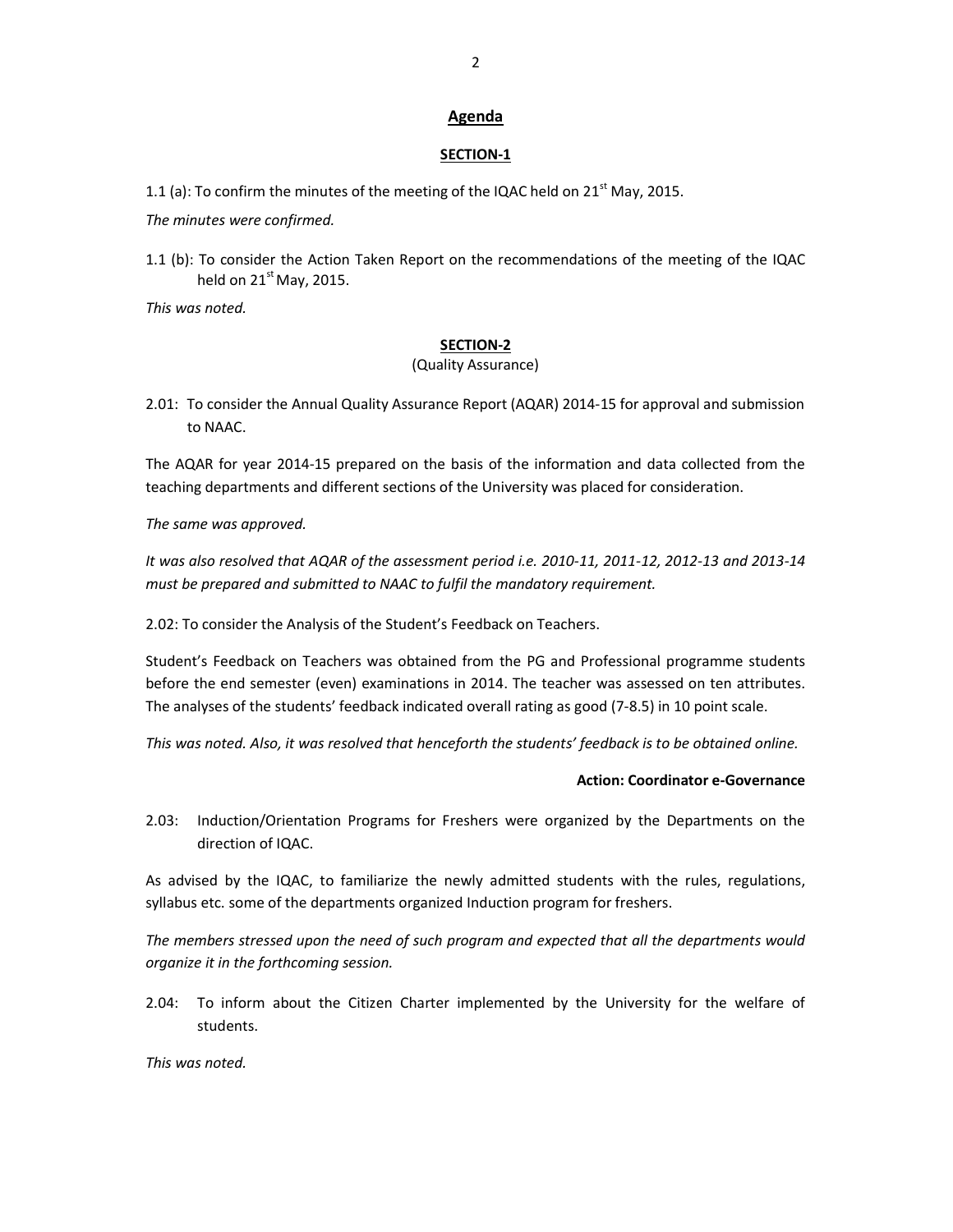### SECTION-3

## (Examination Reforms)

3.01: To consider the adoption of Choice Based Credit System (CBCS) in UG Courses of HNBGU from academic session 2015-16.

The members were informed that the University has adopted CBCS in UG Courses from the ongoing session following the guidelines provided by the UGC regarding the syllabus, credit allocation and grade calculation. Suitable amendments have been made in the Ordinances Governing the Programme of Study. Workshops to facilitate the implementation of CBCS have been conducted for affiliated colleges, teachers and students.

The Chairman emphasized that the students' union should actively participate in such workshops. Mr. Manoj Rawat, President, Students' Union admitted that still confusion is prevailing among the students as regards to CBCS. It was resolved to conduct more workshops for better understanding of the CBCS for students and teachers of affiliated colleges as well.

## Action: Controller of Examinations

# SECTION-4

## (Activities Undertaken)

4.01: To apprise the members of the events organized by IQAC during the session.

The members were informed about the events organized by IQAC viz. Co-hosting the World Environment Day Programme and Workshop on Rural Journalism.

This was noted.

## SECTION-5

## (Preparation for Accreditation)

5.01: To inform the members of the status of the University regarding accreditation by NAAC.

The members were informed that the University has submitted its Self Study Report (SSR) to the NAAC on 30<sup>th</sup> September 2015; the same was uploaded on the University website earlier.

Coordinator of the NAAC Steering Committee, Prof. J.P. Pachauri presented the roadmap for NAAC Peer team visit including constitution of separate committees for various assignments. He stressed upon the immediate initiation of maintenance work in the campuses.

Prof. Pachauri also informed that the NAAC peer team members will interact separately with all the stakeholders during the visit therefore; accordingly the preparations should be initiated.

The Chairman laid emphasis on deep study and assessment of the SSR by the departments so as to improve upon it. He further stated that each department should prepare an updated presentation keeping in sight the errors and omissions in the SSR, aptly supported by the factual evidence.

It was also suggested that Academic Activity Centre at Chauras Campus may be considered as an option for accommodation of NAAC peer team members.

Action: Coordinator, NAAC Committee; EE (In-charge)